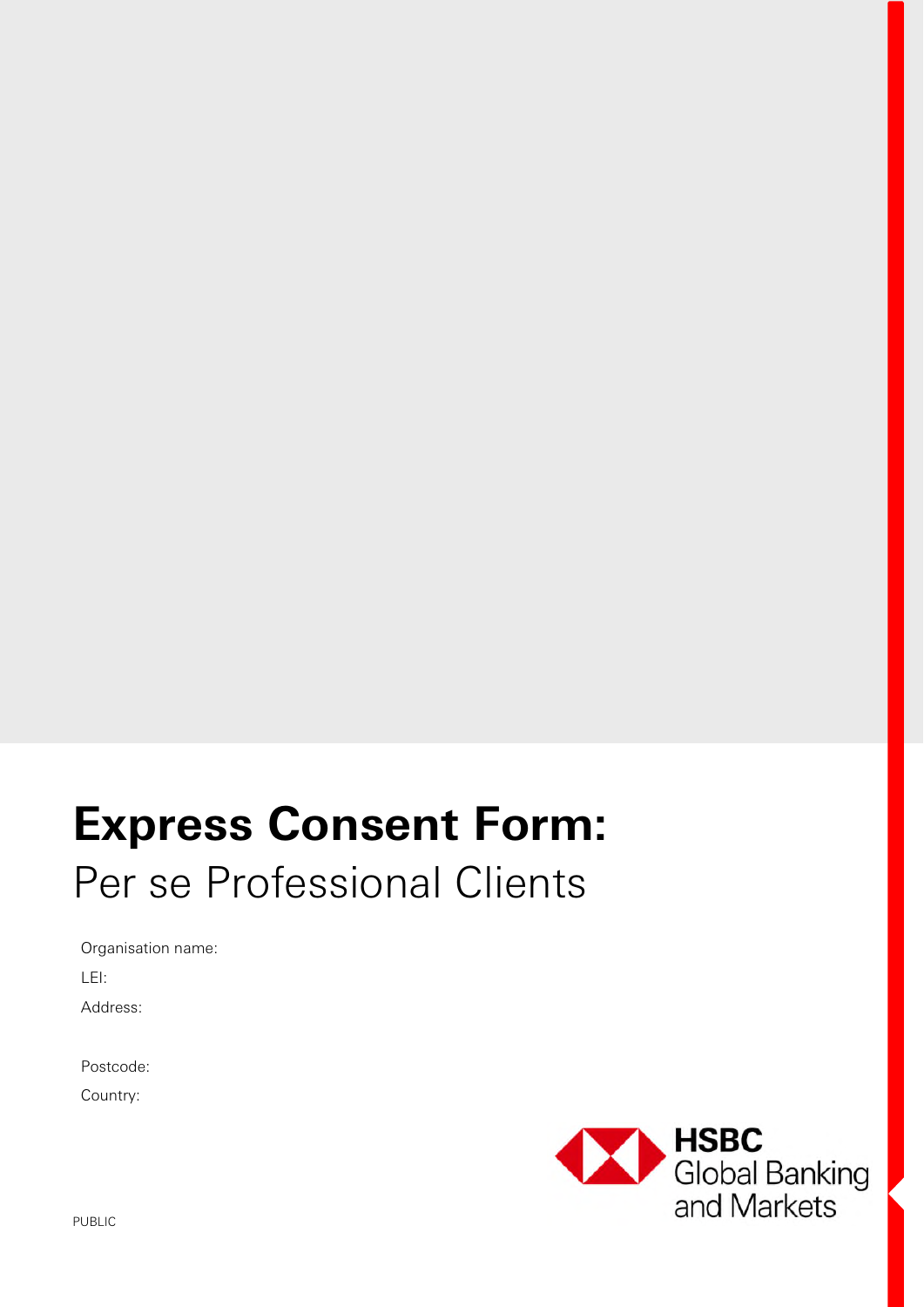## 1. Introduction and Interpretation

- **1.1.** In order to do Global Banking and Markets business with you, we need to receive certain express consents. We kindly request that you read the following then sign and return this form to provide the requested express consents.
- **1.2.** This form also notifies you how we have classified you as a client. In this form, HSBC Bank plc acting through its Global Banking and Markets businesses may be referred to as "HSBC", "we" or "our".

#### **1.3. Any terms not defined in this Express Consent Form are defined in the glossary to the UK Financial Conduct Authority ("FCA") Handbook.**

## 2. Your Client Classification

- **2.1.** In order to determine the obligations, we owe you in the course of our business in Global Banking and Markets, we must classify you under the (recast) Markets in Financial Instruments Directive 2014/65/EU ("**MiFID II")**, as implemented into UK law, and FCA rules.
- **2.2.** We propose that your classification is a **Professional Client.**
- **2.3.** This is because we understand that you are one of the following:
	- a credit institution,
	- an investment firm,
	- an authorised or regulated financial institution (other than a credit institution or investment firm),
	- an insurance company,
	- a collective investment scheme or the management company of a collective investment scheme,
	- a pension fund or the management company of a pension fund,
	- a commodity or a commodity derivatives dealer,
	- a local,
	- other institutional investor,
	- a large undertaking meeting two of the following criteria on a company basis:
		- balance sheet total:  $£20,000,000$
		- $-$  net turnover: €40,000,000
		- own funds: €2,000,000,
	- a national or regional government including a public body that manages public debt at national or regional level, a central bank, an international or supranational institution (such as the World Bank, the IMF, the ECB, the EIB) or another similar international organisation),
	- an institutional investor whose main activity is to invest in financial instruments (including entities dedicated to the securitisation of assets or other financing transactions), or
	- in relation to non-MiFID business that we may undertake with you, you fulfil relevant criteria or thresholds under the FCA rules.

The above shall include entities authorised or regulated by a third country.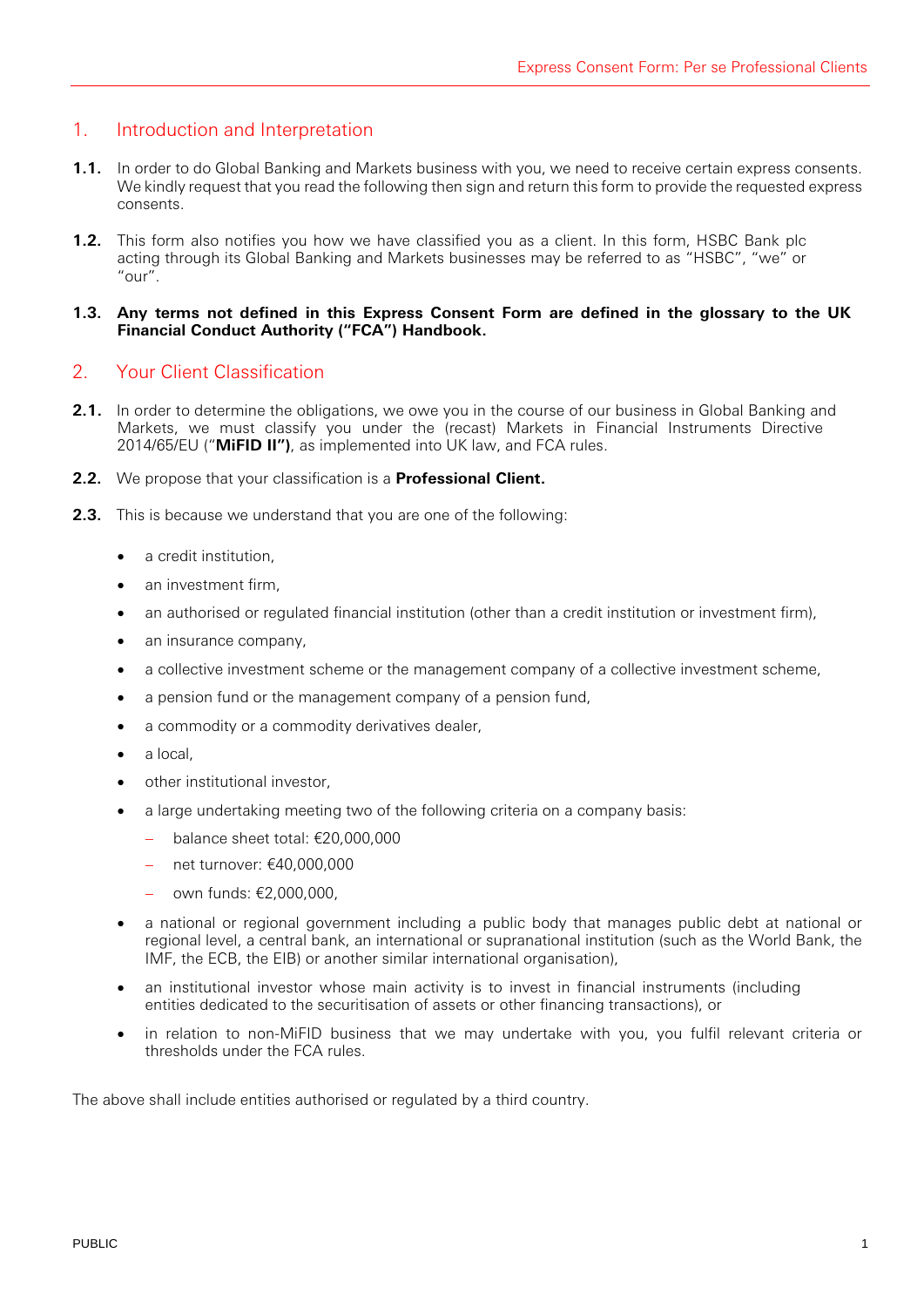## 3. Express Consents

#### **3.1. Client Limit Order Consent**

A Trading Venue is defined as a Regulated Market, Multilateral Trading Facility ("MTF") or an Organised Trading Facility ("OTF"), as each is defined in MiFID II.

**By signing this form, where you place a client Limit Order with HSBC in shares which are admitted to trading on a Regulated Market or traded on a Trading Venue and that order is not immediately executed under prevailing market conditions, you expressly instruct us not to immediately make the order public where we consider it appropriate.** 

We are seeking consent under Article 28(2) MiFID II and FCA rules.

#### **3.2. Consent to execute your orders outside a Trading Venue**

**By signing this form, you hereby consent that HSBC may execute your orders outside a Trading Venue ("OTC Consent").** 

We are seeking consent under Article 27(5) MiFID II and FCA rules.

#### **3.3. Costs and Charges**

**Where required by applicable law or regulation, we shall provide you in good time with appropriate information with regard to all costs and charges related to the services and transactions we undertake with you. Without prejudice to these obligations, you agree to the fullest extent permissible under applicable law and regulation to a limited application of the detailed information requirements on costs and associated charges.** 

We are seeking this consent under Article 50(1) of the MiFID II Delegated Regulation and FCA rules.

**3.4. Consent to the provision of information personally addressed to you by way of electronic mail and HSBC websites** 

**By signing this form, you hereby consent that HSBC may provide information personally addressed to you by way of a durable medium other than paper (such as by way of email and/or an appropriate HSBC website) and confirm that the following electronic mail address should be used:** 

We are seeking this consent under Article 3(1) of the MiFID II Delegated Regulation and certain other laws and regulations relating to the provision of information by way of a durable medium other than paper, including FCA rules.

### **3.5. Consent to the provision of information not personally addressed to you by way of website**

**By signing this form, you hereby consent that HSBC may provide certain information not personally addressed to you by way of HSBC's websites and such other website as you are notified of by HSBC.** 

We are seeking this consent under Article 3(2) of the MiFID II Delegated Regulation and certain other laws and regulations relating to the provision of information by way of a website, including FCA rules.